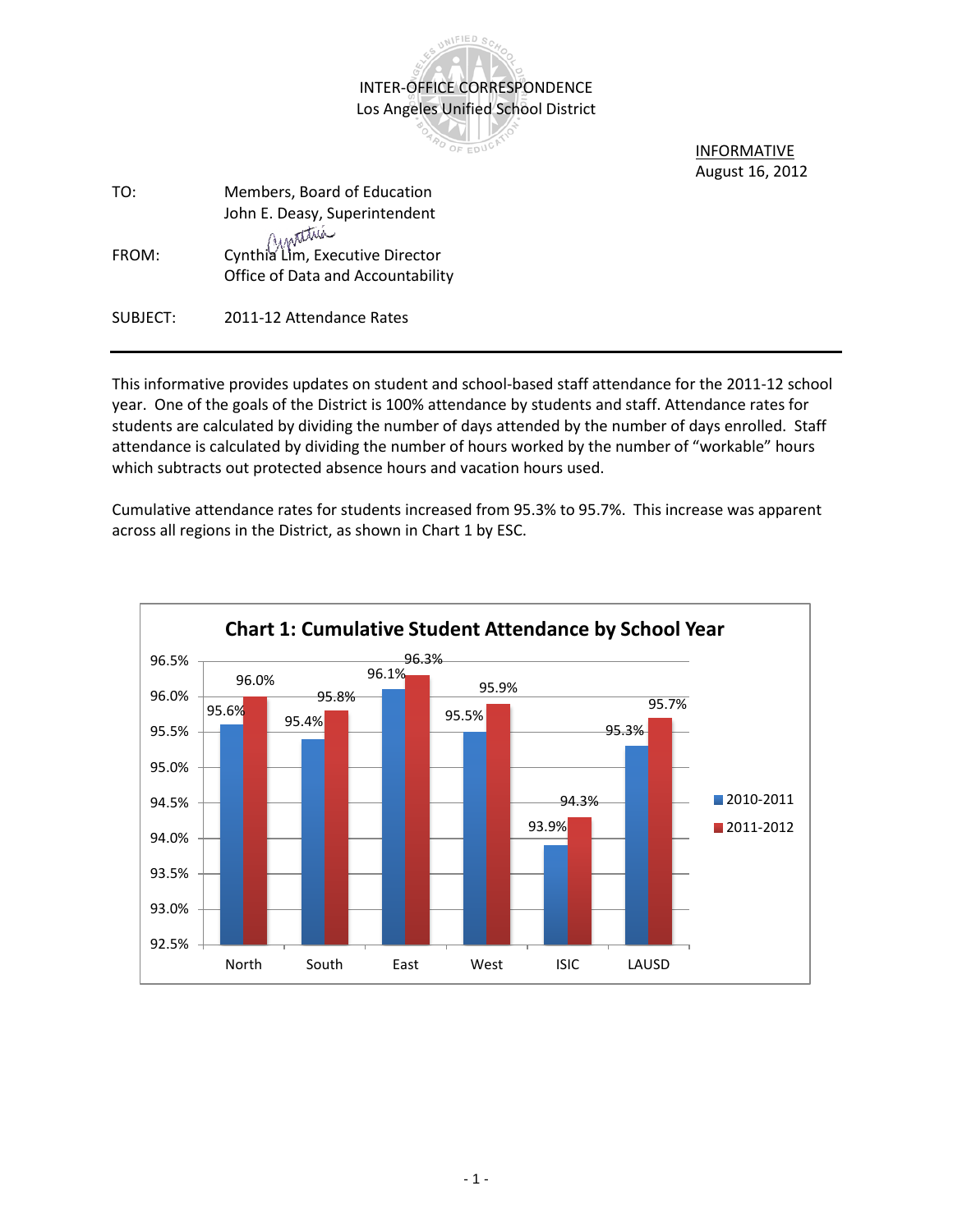Student attendance rates increased for each school month in 2011-12, with the exception of July and June.



While attendance rates show the average days attendance for a school or groups of students, the distribution of attendance rates show how many students are attending 96% or more of the time, or are attending less than 87% of the time. Students in transitional kindergarten, ungraded special education, grades 9, 10 and 12 had the highest percentage of "chronic absence," i.e., students who attended school less than 87%. This translates to being absent for 20 days or more in the school year.

At the higher end of the scale, over 20% of the students in grades 5 and 6 had 100% attendance.

|                          | <b>Attendance Rates</b>        |            |            |            |       |
|--------------------------|--------------------------------|------------|------------|------------|-------|
| Grade                    | <b>LESS</b><br><b>THAN 87%</b> | $87 - 91%$ | $92 - 95%$ | $96 - 99%$ | 100%  |
| <b>TRANSITION KINDER</b> | 8.6%                           | 9.3%       | 26.1%      | 47.8%      | 7.8%  |
| <b>KINDERGARTEN</b>      | 5.8%                           | 9.4%       | 24.3%      | 48.2%      | 10.9% |
| <b>GRADE 1</b>           | 3.7%                           | 7.1%       | 22.1%      | 52.0%      | 14.0% |
| GRADE 2                  | 2.9%                           | 5.7%       | 20.3%      | 53.6%      | 16.4% |
| <b>GRADE 3</b>           | 2.4%                           | 5.2%       | 19.0%      | 54.3%      | 18.3% |
| <b>GRADE 4</b>           | 2.3%                           | 5.2%       | 18.7%      | 54.1%      | 18.7% |
| <b>GRADE 5</b>           | 2.1%                           | 4.8%       | 18.2%      | 53.5%      | 20.3% |
| GRADE 6                  | 2.3%                           | 5.1%       | 16.5%      | 52.6%      | 20.8% |
| UNGRADED SPECIAL ED      | 11.6%                          | 12.7%      | 26.9%      | 42.0%      | 6.7%  |
| GRADE 6                  | 3.5%                           | 5.7%       | 18.9%      | 54.1%      | 17.8% |
| <b>GRADE 7</b>           | 4.6%                           | 6.0%       | 18.4%      | 52.1%      | 17.3% |

|  |  |  | Table 3 - Distribution of Attendance Rates by Grade Level |  |  |
|--|--|--|-----------------------------------------------------------|--|--|
|--|--|--|-----------------------------------------------------------|--|--|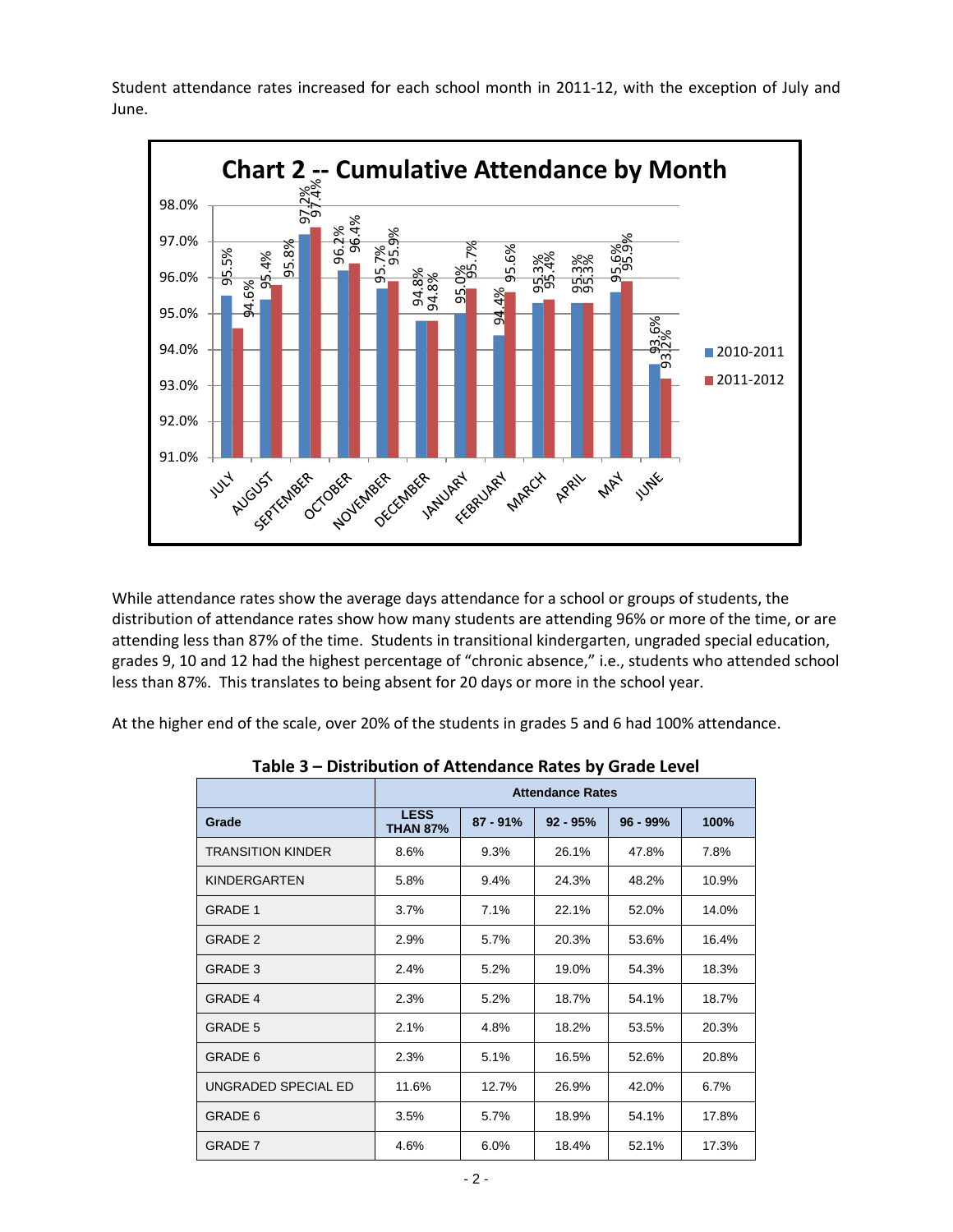|          | <b>Attendance Rates</b>        |            |            |            |       |
|----------|--------------------------------|------------|------------|------------|-------|
| Grade    | <b>LESS</b><br><b>THAN 87%</b> | $87 - 91%$ | $92 - 95%$ | $96 - 99%$ | 100%  |
| GRADE 8  | 5.4%                           | 6.3%       | 18.4%      | 53.3%      | 15.3% |
| GRADE 9  | 11.1%                          | 8.0%       | 17.9%      | 48.4%      | 13.5% |
| GRADE 10 | 9.4%                           | 8.1%       | 19.3%      | 49.9%      | 12.2% |
| GRADE 11 | 7.8%                           | 7.8%       | 19.9%      | 51.4%      | 12.3% |
| GRADE 12 | 9.2%                           | 9.0%       | 23.6%      | 50.2%      | 7.8%  |

Elementary grades 3, 4, 5 and 6 had the highest percentage of students attending with 96-100% attendance, compared to all other grade levels, meaning students were absent 7 days or less during the school year. The grade levels with the lowest percentages of students with 96-100% attendance were transitional kindergarten, kindergarten, ungraded special education students and  $12^{th}$  grade students.

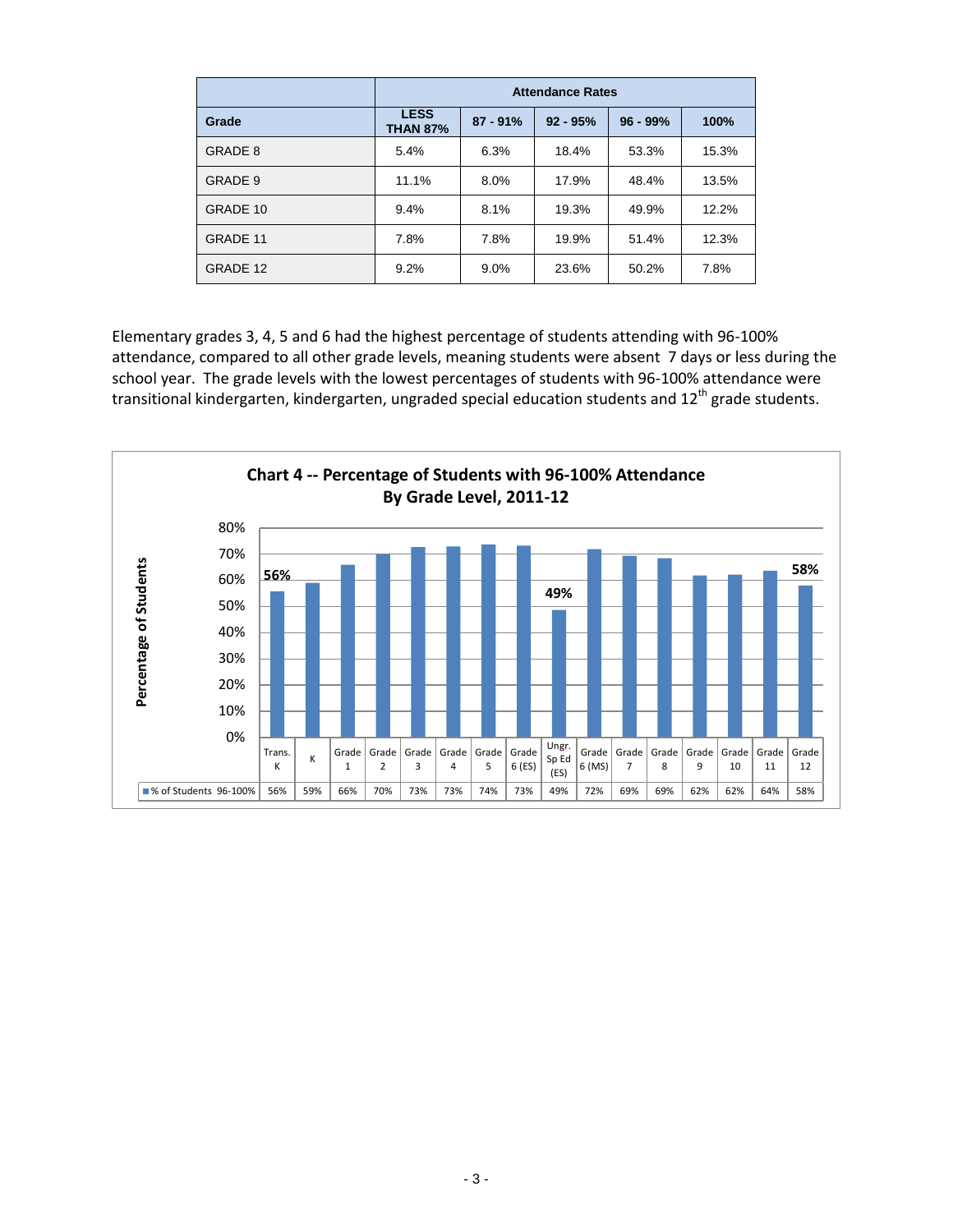On the District's Performance Meter, the goal for the 2011-12 school year was to have 66% of students attending school 96-100% of the time. LAUSD exceeded this goal with 67% of students attending school 96-100% of the time.



The goal for staff attendance on the Performance Meter was 69% of school-based staff attending 96- 100% of the time. In the 2011-12 school year, the attendance for school-based staff was 67%, short of the goal of 69%.